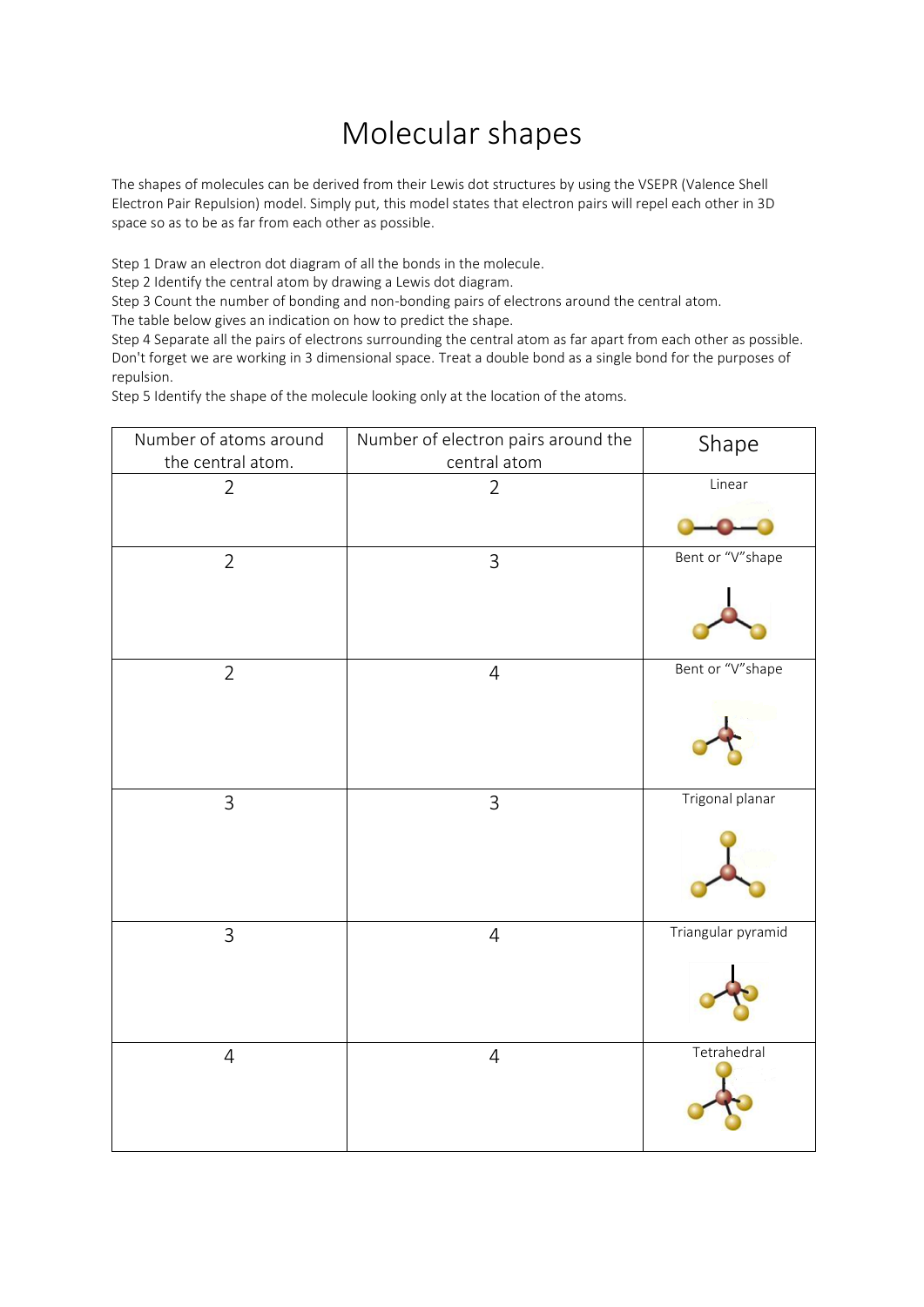Now another thing that we must consider about molecules is the question of symmetry. Symmetrical molecules are said to be nonpolar.

What is a polar molecule?

It is a molecule where the bonding electrons are not evenly distributed within the molecule due to electronegativity difference between the bonding atoms. This creates poles with a slight positive or negative charge as shown on the right. The molecule is said to



have a dipole moment, as shown on the right. Small, negative charges occur on the surface of the molecule where the more electronegative atoms are. In the case of water, the oxygen carries the slight negative charge while the end with the hydrogen atoms is has a slight positive charge.

These slight charges are written as  $\delta$ + or  $\delta$ -.

symmetrical molecules are said to be non-polar and asymmetrical molecules are said to be polar. The table below shows some examples of non-polar molecules.

| CH <sub>4</sub><br>CCI <sub>4</sub><br>SiF <sub>4</sub><br>or any other molecule with four identical atoms around the central atom in a<br>tetrahedral arrangement<br>CO <sub>2</sub><br>SO <sub>2</sub> |                 |
|----------------------------------------------------------------------------------------------------------------------------------------------------------------------------------------------------------|-----------------|
| The two identical atoms on either side of the central atom form a symmetrical<br>arrangement.<br>O <sub>2</sub>                                                                                          |                 |
| Cl <sub>2</sub><br>N <sub>2</sub><br>etc.                                                                                                                                                                |                 |
| SO <sub>3</sub><br>BF <sub>3</sub>                                                                                                                                                                       | SO <sub>3</sub> |
| Hydrocarbons                                                                                                                                                                                             | Bŀ              |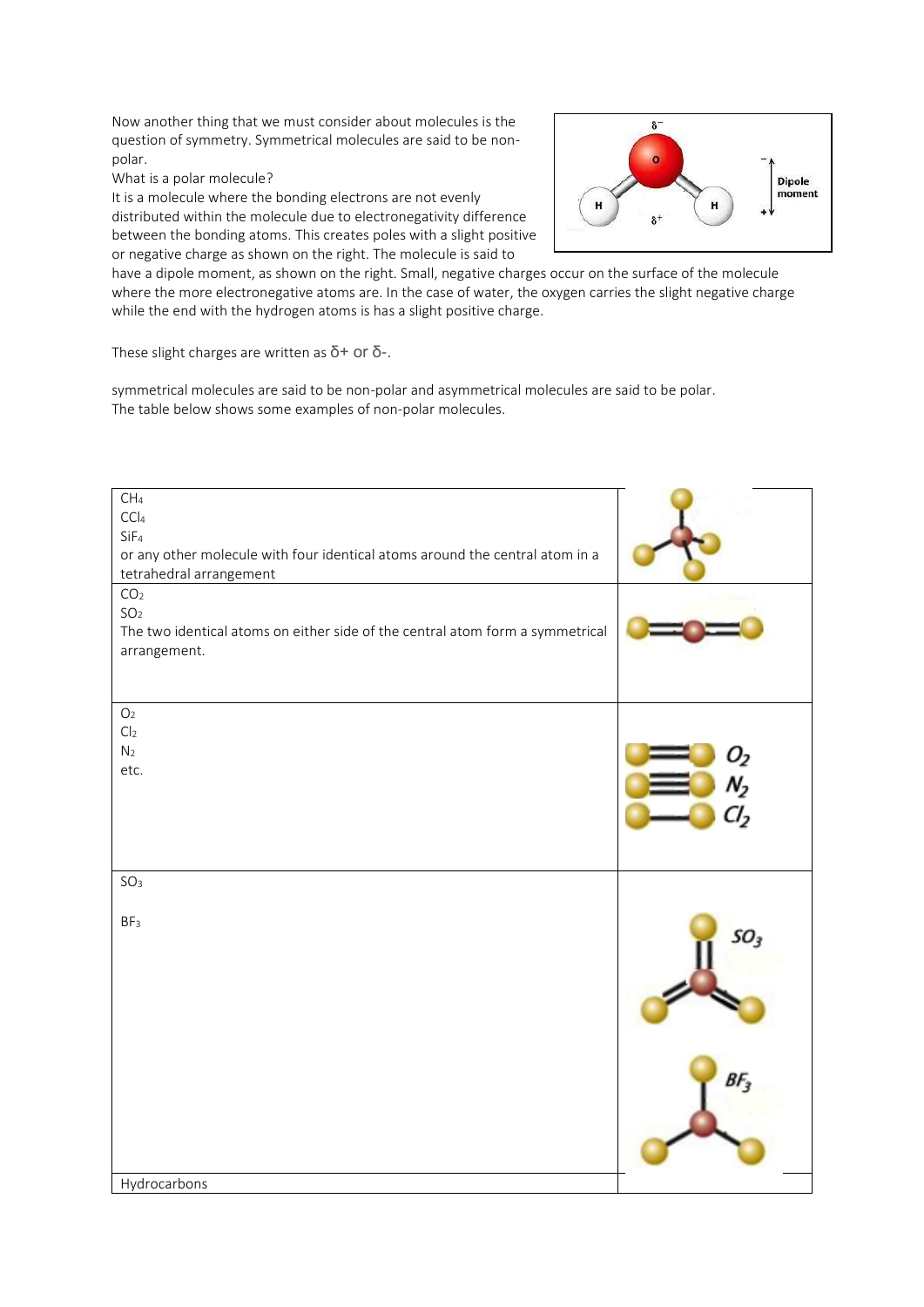| Formula                            | Lewis dot<br>structure                 | Number of pairs of<br>electrons around<br>the central atom | Shape   | Symmetrical (s)<br>Non-<br>symmetrical<br>(NS) | Polar (P)<br>non-polar (NP) |
|------------------------------------|----------------------------------------|------------------------------------------------------------|---------|------------------------------------------------|-----------------------------|
| $H_2O$                             | $H-\underline{\ddot{Q}}-\underline{H}$ | 4 electron pairs<br>(Tetrahedral shape)                    | V-shape | .0.<br>H<br>н                                  | P                           |
| NF <sub>3</sub>                    |                                        |                                                            |         |                                                |                             |
| CH <sub>4</sub>                    |                                        |                                                            |         |                                                |                             |
| CH <sub>2</sub> Cl <sub>2</sub>    |                                        |                                                            |         |                                                |                             |
| $PH_3$                             |                                        |                                                            |         |                                                |                             |
| SH <sub>2</sub>                    |                                        |                                                            |         |                                                |                             |
| $\mathsf{CO}_2$                    |                                        |                                                            |         |                                                |                             |
| COCl <sub>2</sub>                  |                                        |                                                            |         |                                                |                             |
| $\mathsf{C}\mathsf{C}\mathsf{I}_4$ |                                        |                                                            |         |                                                |                             |
| $\mathsf{SO}_2$                    |                                        |                                                            |         |                                                |                             |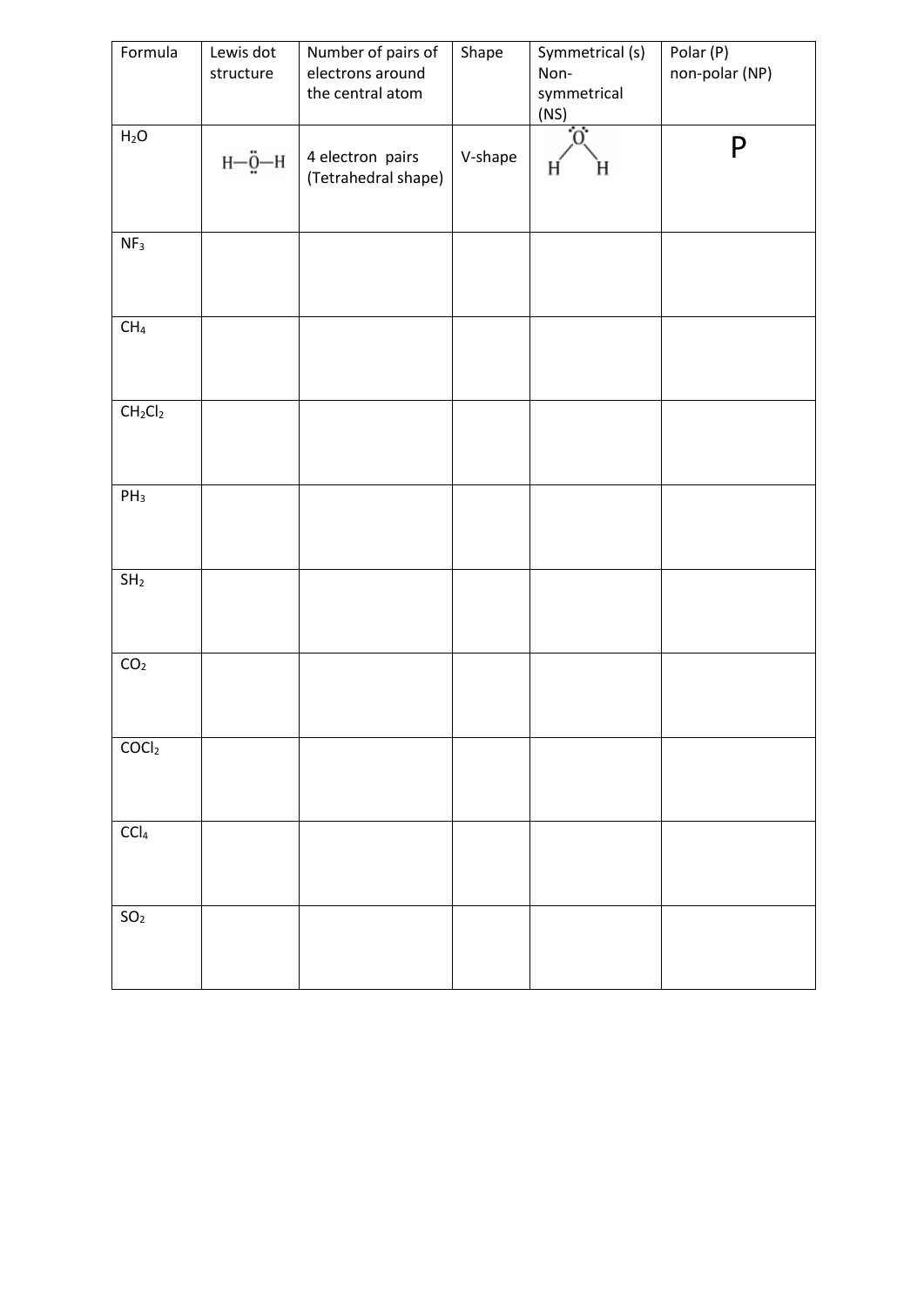| Formula                        | Lewis dot<br>structure  | Intra-molecular bonding | Indicate the polarity of the polar<br>molecules |
|--------------------------------|-------------------------|-------------------------|-------------------------------------------------|
| H <sub>2</sub> O               | н— $\ddot{\text{g}}$ —н | Polar covalent          | $\delta^+$                                      |
| $\mathsf{O}_2$                 |                         |                         |                                                 |
| $\mathsf{CH}_4$                |                         |                         | Non-polar                                       |
| CH <sub>2</sub> O <sub>2</sub> |                         |                         |                                                 |
| $PH_3$                         |                         |                         |                                                 |
| $\mathsf{SH}_2$                |                         |                         |                                                 |
| COH <sub>2</sub>               |                         |                         |                                                 |
| NH <sub>3</sub>                |                         |                         |                                                 |
| $\mathsf{C}\mathsf{Cl}_4$      |                         |                         |                                                 |
| CH <sub>3</sub> COOH           |                         |                         |                                                 |
| <b>NOH</b>                     |                         |                         |                                                 |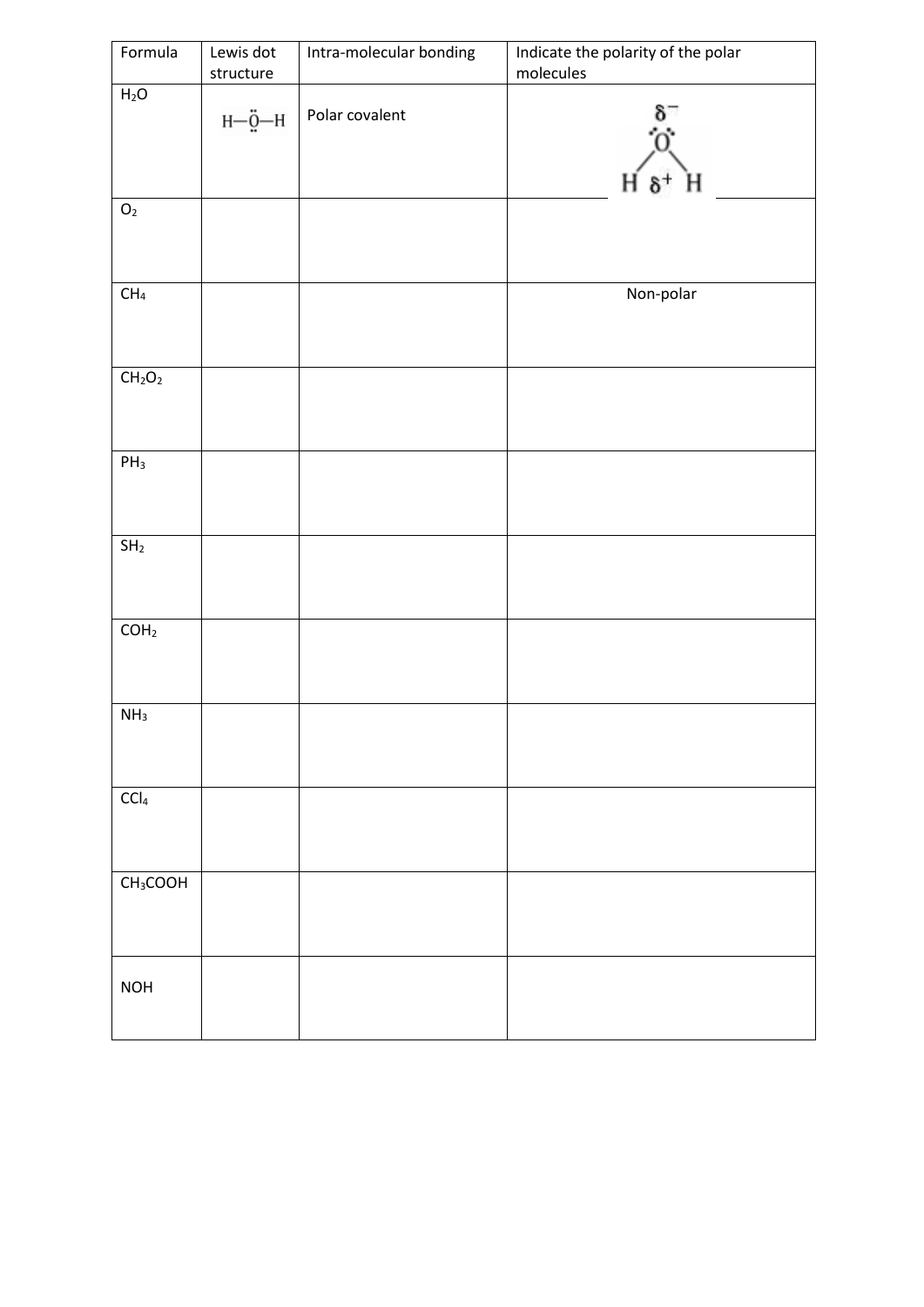## Predicting the strength of intermolecular bonding

The boiling point of a pure molecular substance is a good indicator of the strength of the intermolecular bonds.

On the right is a diagram that may be useful in sorting similar sized molecules according to boiling temperature. The diagram on the right attempts to show that:

- the intermolecular forces acting between symmetrical molecules are dispersion forces only. These forces however can be very strong if the molecule is large enough and that is why it extends all the way to the top. So a large symmetrical molecule can have a



higher boiling temperature than a smaller molecule that exhibits hydrogen bonding.

- similar sized asymmetrical molecules have intermolecular forces composed of dipole-dipole and dispersion forces. The red coloured bar, representing dispersion forces extend all the way to all type of molecules indicating the presence of dispersion forces in all molecules no matter their symmetry.

- Dispersion forces can be significant and can produce strong intermolecular forces that can rival hydrogen bonding for very large molecules.

Use the diagram to place the following molecules in increasing order of melting point. Give your reason for the selection, the first one is done for you as an example.

 $SO<sub>2</sub>$ CO<sub>2</sub>

 $SH<sub>2</sub>$ 

 $H<sub>2</sub>O$ 

CH<sup>4</sup>

 $C_2H_6$ 

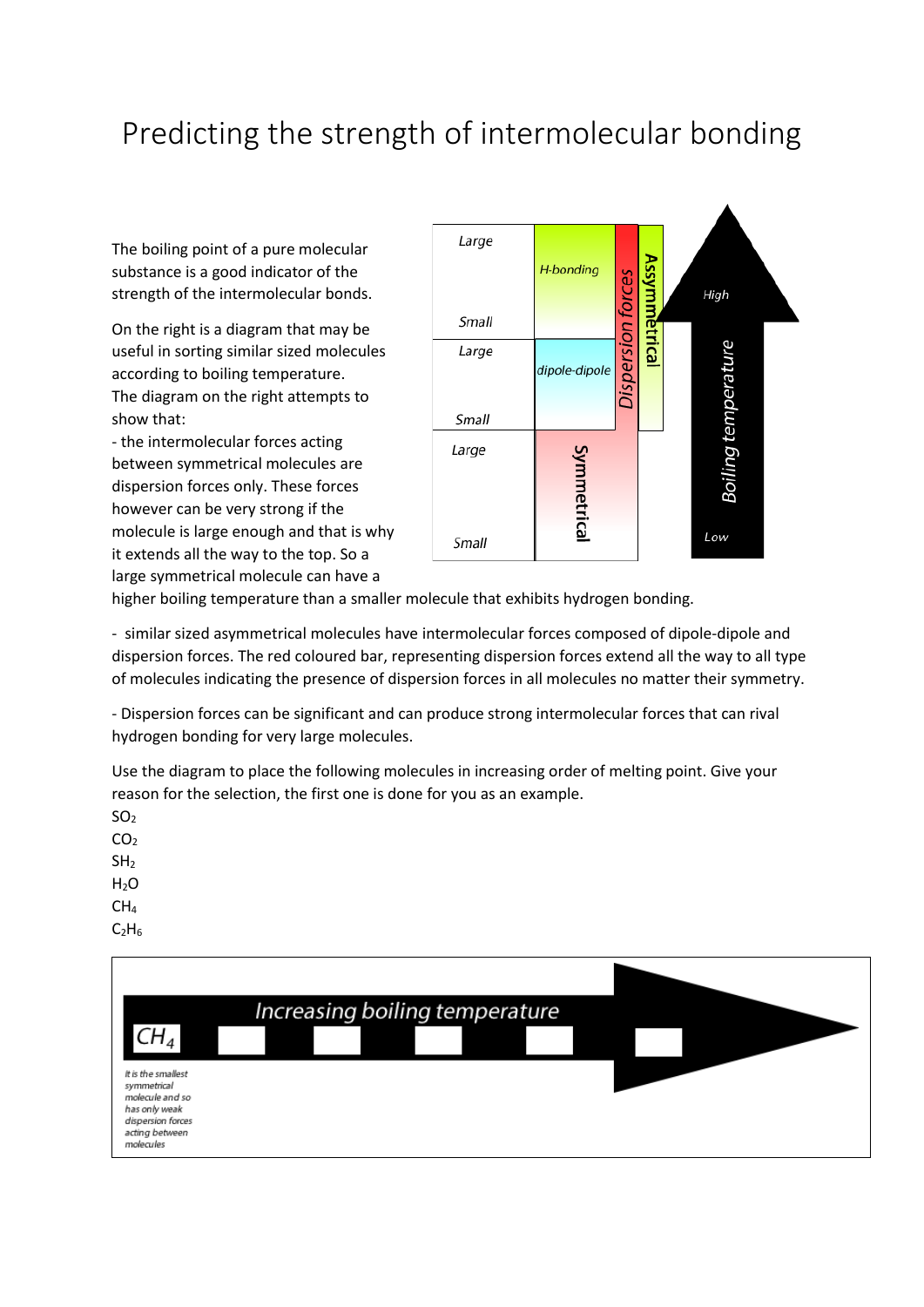Inter molecular bonding

| 1. Consider the two molecules $NF_3$ and $NH_3$ .    |
|------------------------------------------------------|
| a. Draw Lewis dot diagrams for both molecules in the |
| space provided on the right.                         |

- $NH<sub>3</sub>$ Shape
- b. What is the shape of each molecule?

| NF <sub>3</sub> |  |
|-----------------|--|
| Shape           |  |

c. What are the inter molecular forces acting between molecules of :

| NH <sub>3</sub> |  |  |  |
|-----------------|--|--|--|
| NF <sub>3</sub> |  |  |  |

d. Ammonia (NH<sub>3</sub>) and nitrogen trifluoride (NF<sub>3</sub>) are both gasses at room temperature. Ammonia boils at a temperature of -33.34  $\,^{\circ}$ C while NF<sub>3</sub>, which is a bigger molecule, boils at -129 °C. Explain why.

- 2. Place the following molecules in increasing order of boiling temperature. Give reasons for your choices. CO<sub>2,</sub> SH<sub>2</sub>, SiH<sub>4</sub>, CH<sub>4</sub>
- 3. The boiling temperature of SO<sub>2</sub> is -10.1 °C while SO<sub>3</sub> has a boiling temperature of 45°C. a. Complete the table below.

| Molecule        | Lewis dot diagram | Shape | Polarity           |
|-----------------|-------------------|-------|--------------------|
|                 |                   |       | (polar, non-polar) |
| $\mathsf{SO}_2$ |                   |       |                    |
| ${}^1SO_3$      |                   |       |                    |

b. Explain the difference in boiling temperature.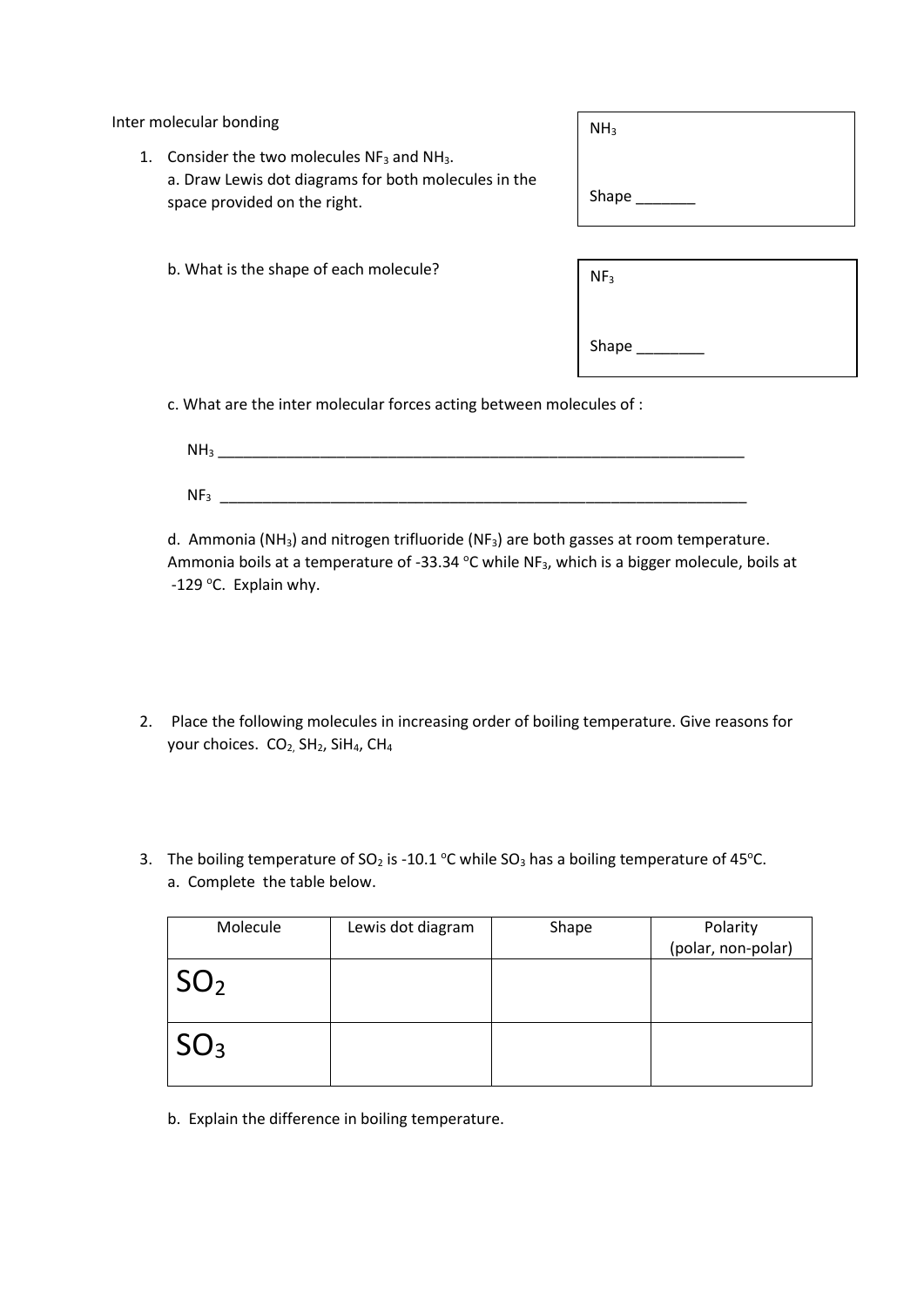## Dispersion forces, dipole-dipole and hydrogen bonding.

1) Consider the image on the right of a hydrogen molecule showing the two electrons in red and the two nuclei in green.

a. Label the diagram using the following symbols. δ- or δ+

b. In the diagram on the right, label any changes that will take place on molecule "B" if the hydrogen molecule depicted above was next to it. Explain your reason for the changes and show the location of electrons and dipoles that may or may not form.





2) Which of the following forms of intermolecular bonding rely *solely* on instantaneous dipoles? Circle the correct response and give a reason a) dipole-dipole Yes/No Explain

b) hydrogen bonding Yes/No Explain

c) dispersion forces Yes/No Explain

3) Ammonia has a boiling temperature of -33  $\degree$ C whereas water boils at 100  $\degree$ C.

a. Describe the intramolecular bonding of each molecule NH<sup>3</sup> \_\_\_\_\_\_\_\_\_\_\_\_\_\_\_\_\_\_\_\_\_\_\_\_\_\_\_\_\_\_\_\_\_\_\_\_\_\_\_\_\_\_\_\_\_\_\_\_  $H_2$ o  $\overline{\phantom{a}}$ 

- b. Circle the correct response. What type of molecule is Ammonia Polar / non-polar Water Polar / non-polar
- c. Describe the intermolecular bonding of each molecule. NH<sup>3</sup> \_\_\_\_\_\_\_\_\_\_\_\_\_\_\_\_\_\_\_\_\_\_\_\_\_\_\_\_\_\_\_\_\_\_\_\_\_\_\_\_\_\_\_\_\_\_\_\_

| ۰ |  |  |  |
|---|--|--|--|
| - |  |  |  |
|   |  |  |  |

d. Explain the difference in boiling temperature between the two molecules.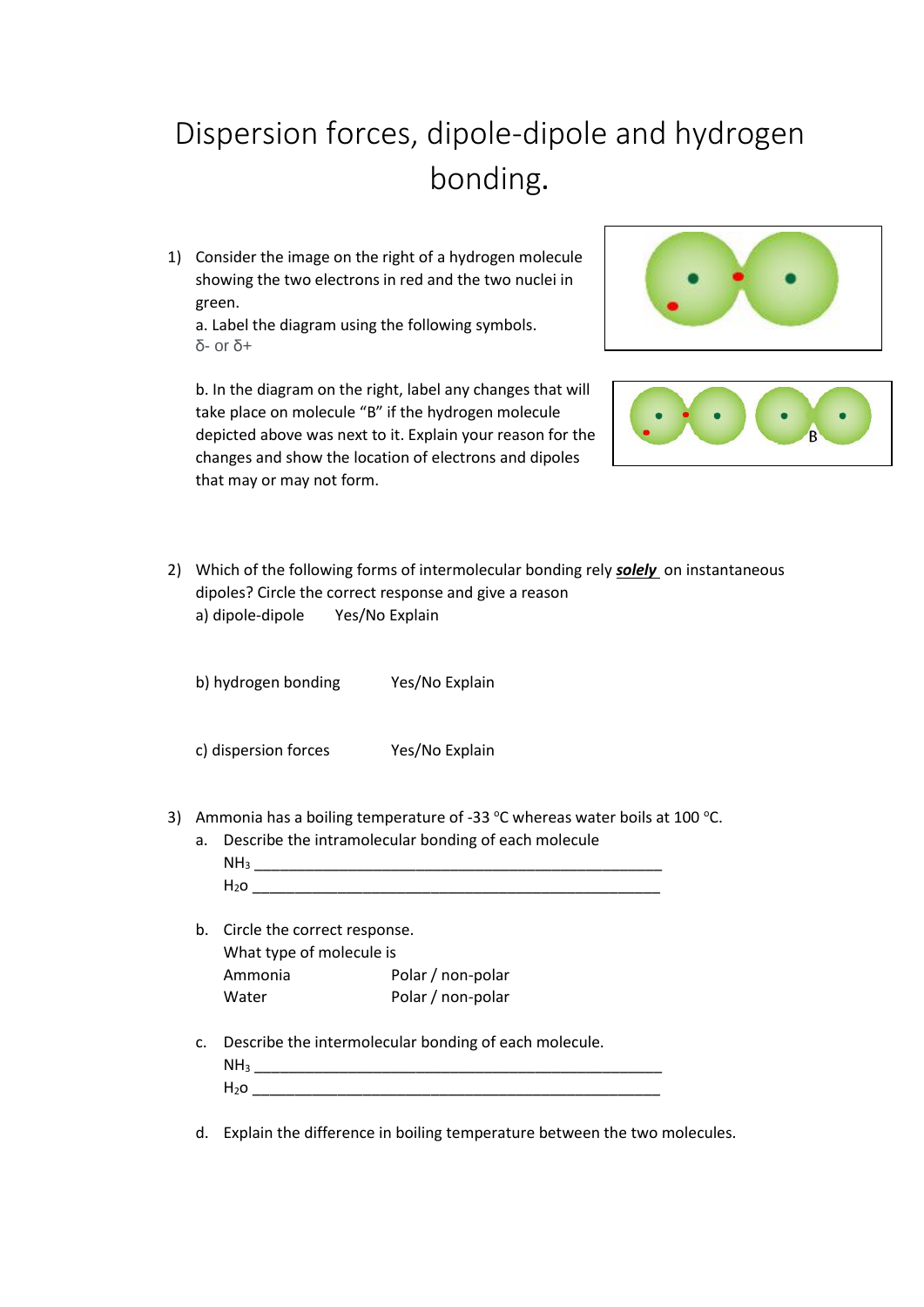4. Consider the table on the right which shows the electronegativity of some elements in the periodic table and the diagram below of the HCl and H2O molecules.

| H<br>2.1               |                        |                |                 |                 |                 |                 |                 |                 |                 |                 |                 |                        |                        |                                     |                       | Decreasing             |
|------------------------|------------------------|----------------|-----------------|-----------------|-----------------|-----------------|-----------------|-----------------|-----------------|-----------------|-----------------|------------------------|------------------------|-------------------------------------|-----------------------|------------------------|
| 3<br>Li                | 4<br>Be                |                |                 |                 |                 |                 |                 |                 |                 |                 |                 | $\frac{5}{B}$          | 6 <sub>C</sub>         | 7<br>N                              | 8<br>$\circ$          | 9<br>F                 |
| 1.0<br>11<br>Na<br>0.9 | 1.5<br>12<br>Mg<br>1.2 |                |                 |                 |                 | Increasing      |                 |                 |                 |                 |                 | 2.0<br>13<br>AI<br>1.5 | 2.5<br>14<br>Si<br>1.8 | 3.0<br>15<br>P<br>2.1               | 3.5<br>16<br>S<br>2.5 | 4.0<br>17<br>CI<br>3.0 |
| 19<br>κ                | 20<br>Сa               | 21<br>Sc       | 22<br>Tì        | 23<br>v         | 24<br>Cr        | 25<br>Mn        | 26<br>Fe        | 27<br>Co        | 28<br>Ni        | 29<br>Cu        | 30<br>Zni       | 31<br>Ga               | 32<br>Ge               | 33<br>As                            | 34<br>Se              | 35<br>Br               |
| 0.8                    | 1.0                    | 1.3            | 1.5             | 1.6             | 1.6             | 1.5             | 1.8             | 1.9             | 1.9             | 1.9             | 1.6             | 1.6                    | 1.8                    | 2.0                                 | 2.4                   | 2.8                    |
| 37<br>Rb<br>0.8        | 38<br>Sr<br>1.0        | 39<br>Y<br>1.2 | 40<br>Zr<br>1.4 | 41<br>Nb<br>1.6 | 42<br>Mo<br>1.8 | 43<br>Tc<br>1.9 | 44<br>Ru<br>2.2 | 45<br>Rh<br>2.2 | 46<br>Pd<br>2.2 | 47<br>Ag<br>1.9 | 48<br>Cd<br>1.7 | 49<br>In<br>1.7        | 50<br>Sn<br>1.8        | 51<br>Sb<br>1.9                     | 52<br>Te<br>2.1       | 53<br>2.5              |
| 55<br>Cs               | 56<br>Ba               | 57<br>La       | 72<br>Hf        | 73<br>Ta        | 74<br>W         | 75<br>Re        | 76<br>Os        | 77<br>Ir        | 78<br>Pt        | 79<br>Au        | 80<br>Hg        | 81<br>TI               | 82<br>Pb               | 83<br>Bi                            | 84<br>Po              | 85<br>At               |
| 0.7                    | 0.9                    | 1.1            | 1.3             | 1.5             | 1.7             | 1.9             | 2.2             | 2.2             | 2.2             | 2.4             | 1.9             | 1.8                    | 1.9                    | 1.9                                 | 2.0                   | 2.2                    |
| 87<br>Fr               | 88<br>Ra               | 89<br>Ac       |                 |                 |                 |                 |                 |                 |                 |                 |                 |                        |                        | Electronegativities of the Elements |                       |                        |
| 0.7                    | 0.9                    | 1.1            |                 |                 |                 |                 |                 |                 |                 |                 |                 |                        |                        |                                     |                       |                        |

- a. Consider the image on the right, the dotted lines show the bonds formed between molecules of HCl and the bonds formed between molecules of H<sub>2</sub>O.
	- i. Place the following symbols  $\delta$ + or  $\delta$  in the appropriate place on each molecule.
	- ii. What type of intermolecular bonding exists between the molecules of: - HCl \_\_\_\_\_\_\_\_\_\_\_\_\_\_\_\_\_\_\_\_\_\_\_\_\_\_\_\_\_  $-H_2O$



- iii. Explain why the boiling temperature of HCl is -85°C while the boiling temperature of  $H<sub>2</sub>O$  is 100°C with reference to the table of the electronegativity of elements.
- b. Consider the diagram on the right. The dotted lines show the bonds formed between molecules of H2S and the bonds formed between molecules of NH<sub>3</sub>.
	- i. Place the following symbols  $\delta$ + or  $\delta$  in the appropriate place on each molecule.
	- ii. What type of intermolecular bonding exists between the molecules of:
	- $\text{NH}_3$ - H2S \_\_\_\_\_\_\_\_\_\_\_\_\_\_\_\_\_\_\_\_\_\_\_\_\_\_\_\_\_



iii. Which molecule will have the highest boiling temperature?